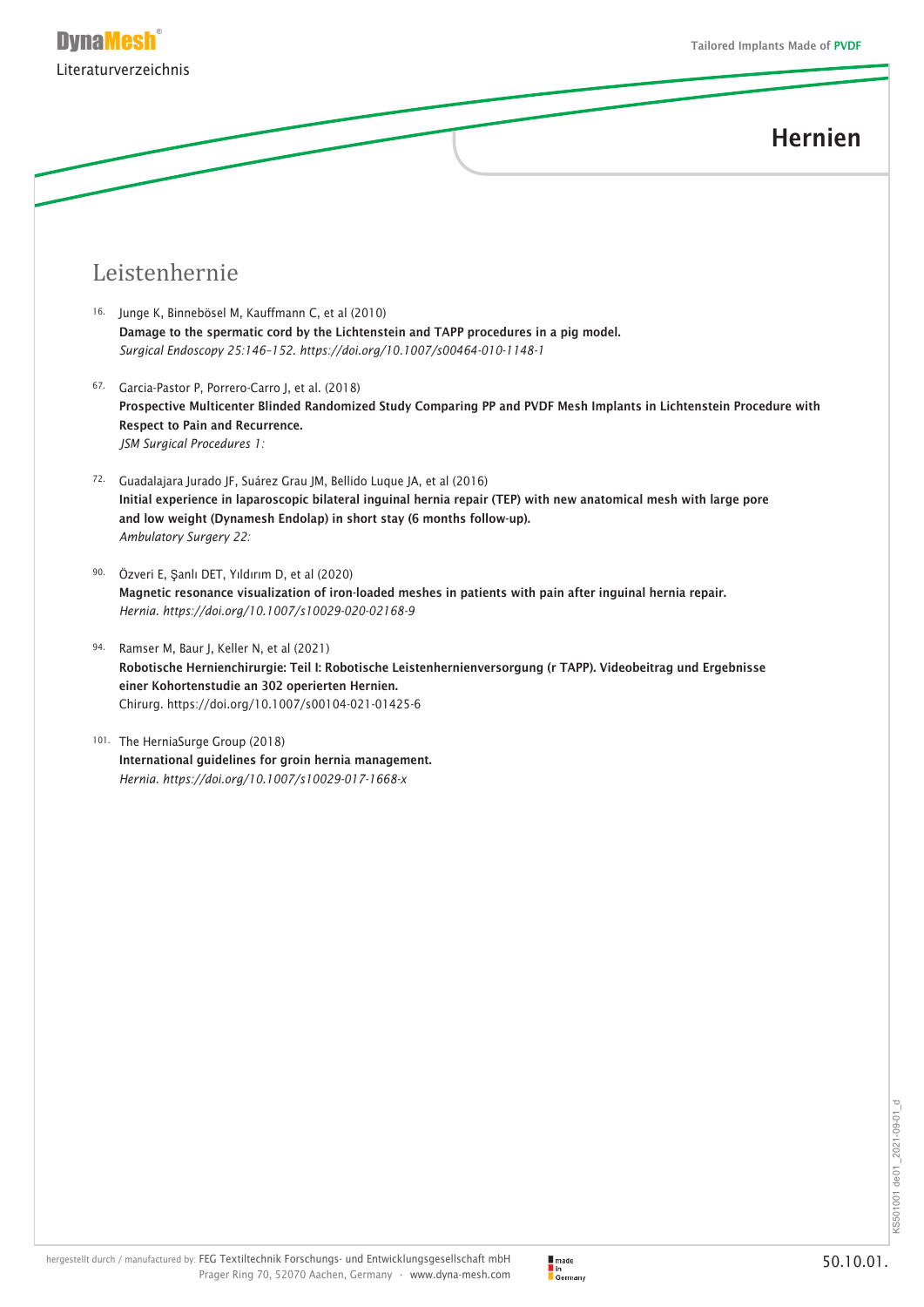# Reparatur der Bauchwandhernie

- 10. Berger D, Bientzle M (2008) Polyvinylidene fluoride: a suitable mesh material for laparoscopic incisional and parastomal hernia repair! *Hernia 13:167–172. https://doi.org/10.1007/s10029-008-0435-4*
- 14. Berger D, Bientzle M (2006) Principles of laparoscopic repair of ventral hernias. *European Surgery 38:393–398. https://doi.org/10.1007/s10353-006-0284-2*
- 54. Muysoms F, Beckers R, Kyle-Leinhase I (2018) Prospective cohort study on mesh shrinkage measured with MRI after laparoscopic ventral hernia repair with an intraperitoneal iron oxide-loaded PVDF mesh. *Surgical Endoscopy 32:2822–2830. https://doi.org/10.1007/s00464-017-5987-x*
- 56. Köhler G, Pallwein-Prettner L, Koch OO, et al (2015) Magnetic Resonance–Visible Meshes for Laparoscopic Ventral Hernia Repair. *JSLS : Journal of the Society of Laparoendoscopic Surgeons 19:e2014.00175. https://doi.org/10.4293/JSLS.2014.00175*
- 58. Verbo A, Pafundi P, Manno A, et al (2016) Polyvinylidene Fluoride Mesh (PVDF, DynaMesh®-IPOM) in The Laparoscopic Treatment of Incisional Hernia: A Prospective Comparative Trial versus Gore® ePTFE DUALMESH® Plus. *Surgical technology international 28:147–151*
- 87. Sánchez-Arteaga A, Tallón-Aguilar L, Tinoco-González J, et al (2020) Use of polyvinylidene fluoride (PVDF) meshes for ventral hernia repair in emergency surgery. *Hernia. https://doi.org/10.1007/s10029-020-02209-3*

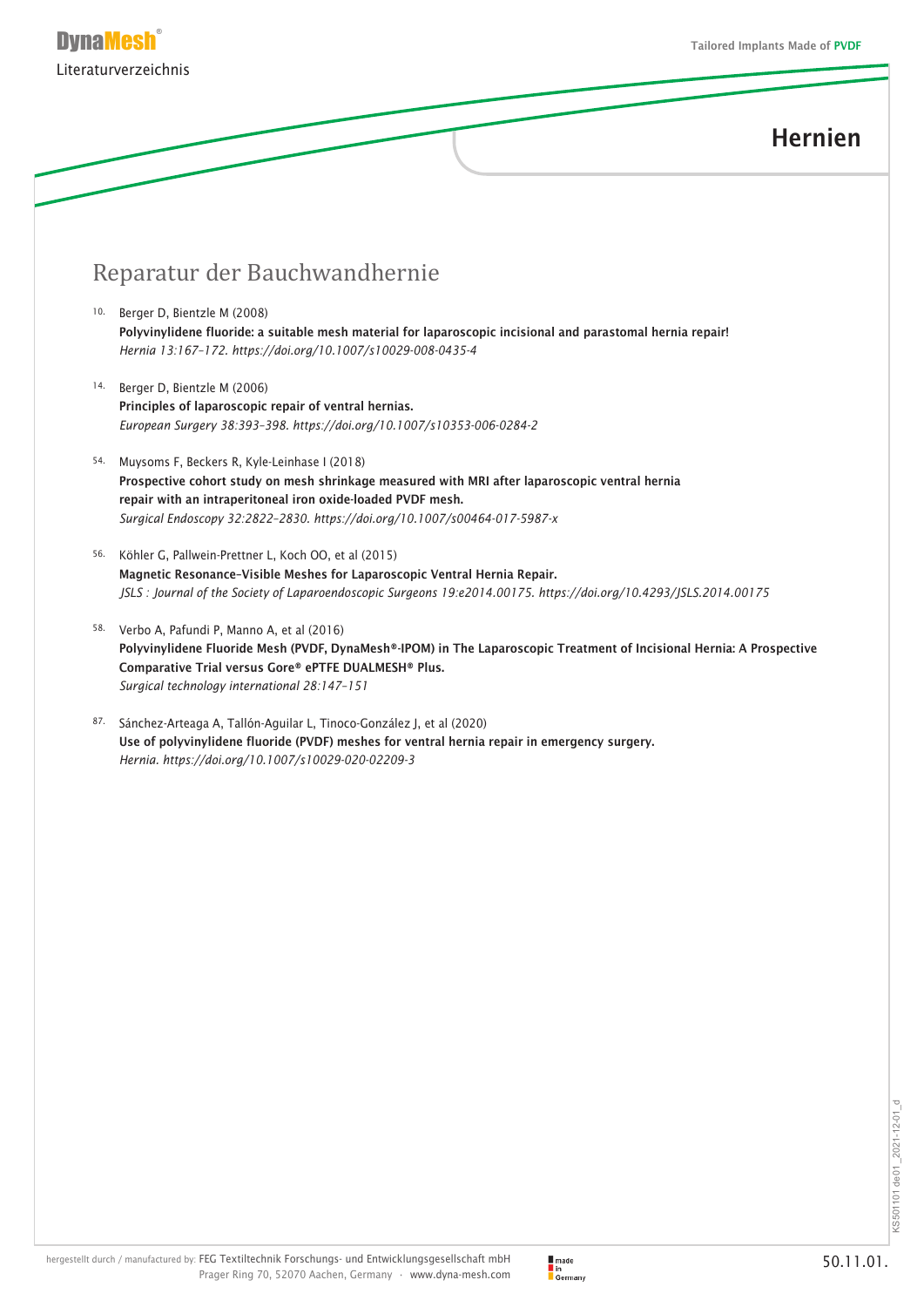

#### Prävention der Bauchwandhernie

- 55. Kohler A, Lavanchy JL, Lenoir U, et al (2019) Effectiveness of Prophylactic Intraperitoneal Mesh Implantation for Prevention of Incisional Hernia in Patients Undergoing Open Abdominal Surgery: A Randomized Clinical Trial. *JAMA Surgery 154:109. https://doi.org/10.1001/jamasurg.2018.4221*
- 74. Bravo-Salva A, González-Castillo AM, Vela-Polanco FF, et al (2019) Incidence of Incisional Hernia After Emergency Subcostal Unilateral Laparotomy: Does Augmentation Prophylaxis Play a Role? *World J Surg. https://doi.org/10.1007/s00268-019-05282-7*
- 89. Pereira JA, Pera M, López-Cano M, et al (2019) Hernias at the Extraction Incision After Laparoscopic Colon and Rectal Resection: Influence of Incision Location and Use of Prophylactic Mesh. *Cirugía Española (English Edition) 97:20–26*

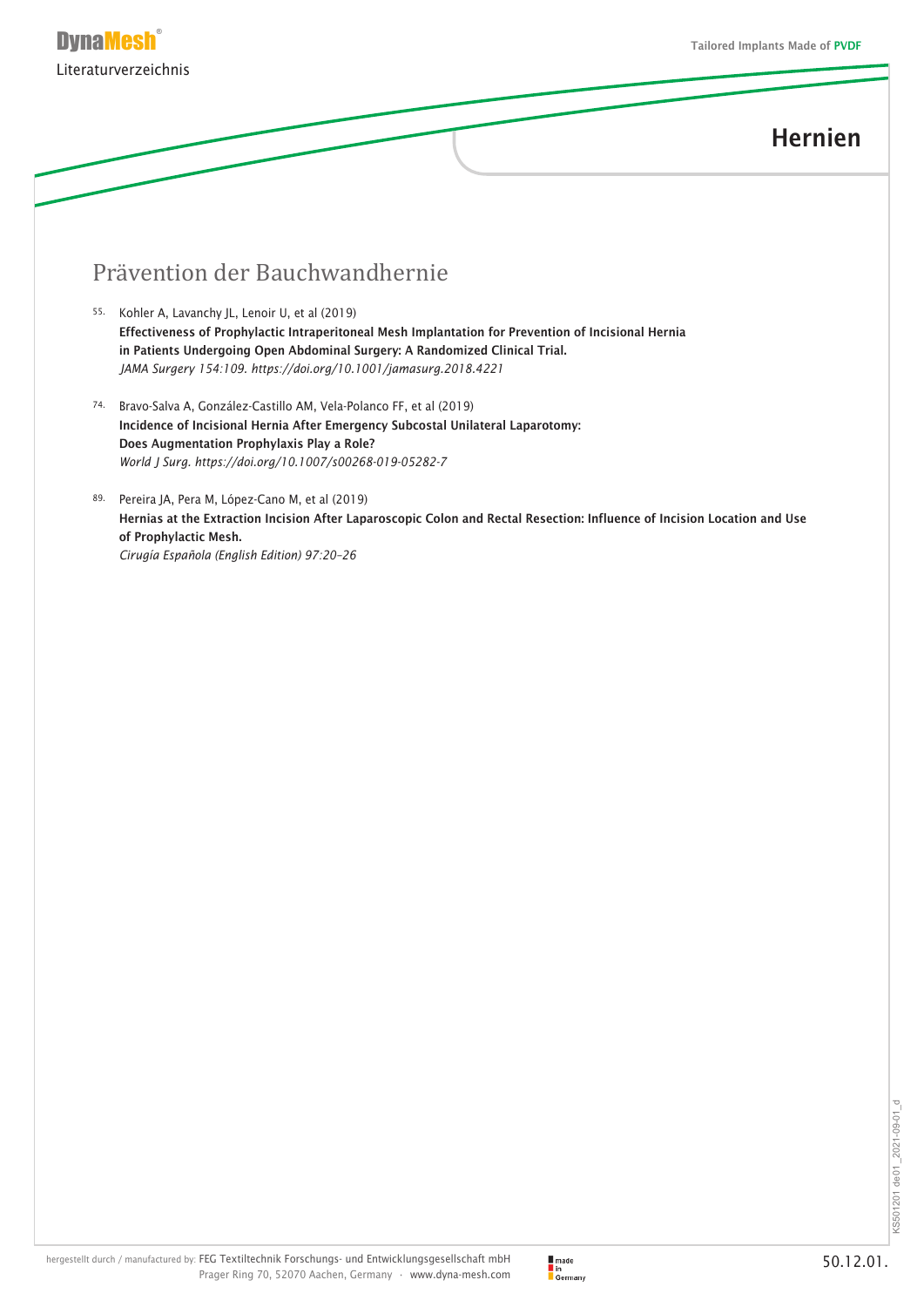

#### Reparatur der Parastomalhernie

- 9. Berger D, Bientzle M (2007) Laparoscopic Repair of Parastomal Hernias: A Single Surgeon's Experience in 66 Patients. *Diseases of the Colon & Rectum 50:1668–1673. https://doi.org/10.1007/s10350-007-9028-z*
- 12. Berger D (2010) Laparoskopische Reparation der parastomalen Hernie. *Der Chirurg 81:988–992. https://doi.org/10.1007/s00104-010-1933-3*
- 60. Fischer I, Wundsam H, Mitteregger M, Köhler G (2017) Parastomal Hernia Repair with a 3D Funnel Intraperitoneal Mesh Device and Same-Sided Stoma Relocation: Results of 56 Cases. *World Journal of Surgery 41:3212–3217. https://doi.org/10.1007/s00268-017-4130-4*
- 62. Köhler G, Wundsam H, Pallwein-Prettner L, et al (2015) Magnetic resonance visible 3-D funnel meshes for laparoscopic parastomal hernia prevention and treatment. *European Surgery 47:127–132. https://doi.org/10.1007/s10353-015-0319-7*
- 63. Köhler G, Emmanuel K (2017) Laparoscopic stoma relocation for parastomal hernia treatment by using a magnetic resonance visible three-dimensional implant. *ANZ Journal of Surgery 87:411–412. https://doi.org/10.1111/ans.12899*
- 64. Köhler G, Fischer I, Wundsam H (2018) A Novel Technique for Parastomal Hernia Repair Combining a Laparoscopic and Ostomy-Opening Approach. *Journal of Laparoendoscopic & Advanced Surgical Techniques 28:209–214. https://doi.org/10.1089/lap.2017.0313*
- 65. Köhler G, Mayer F, Wundsam H, et al (2015) Changes in the Surgical Management of Parastomal Hernias Over 15 Years: Results of 135 Cases. *World Journal of Surgery 39:2795–2804. https://doi.org/10.1007/s00268-015-3187-1*
- 66. Zhang H, Xie J, Miao J, Wu H (2016) Hybrid Approaches for Complex Parastomal Hernia Repair. *Journal of the College of Physicians and Surgeons Pakistan 26:72–73*
- 75. Köhler G (2019) Prinzipien und Parallelen der Prävention und Reparation parastomaler Hernien mit Netzen. *Chirurg. https://doi.org/10.1007/s00104-019-01047-z*
- 77. Szczepkowski M, Skoneczny P, Przywózka A, et al (2015) Leading article: Methods paper New minimally invasive technique of parastomal hernia repair - methods and review. *wiitm 1:1–7. https://doi.org/10.5114/wiitm.2015.50052*
- 78. Tully KH, Roghmann F, Pastor J, et al (2019) Parastomal Hernia Repair With 3-D Mesh Implants After Radical Cystectomy and Ileal Conduit Urinary Diversion - A Single-center Experience Using a Purpose Made Alloplastic Mesh Implant. *Urology 131:245–249. https://doi.org/10.1016/j.urology.2019.05.006*

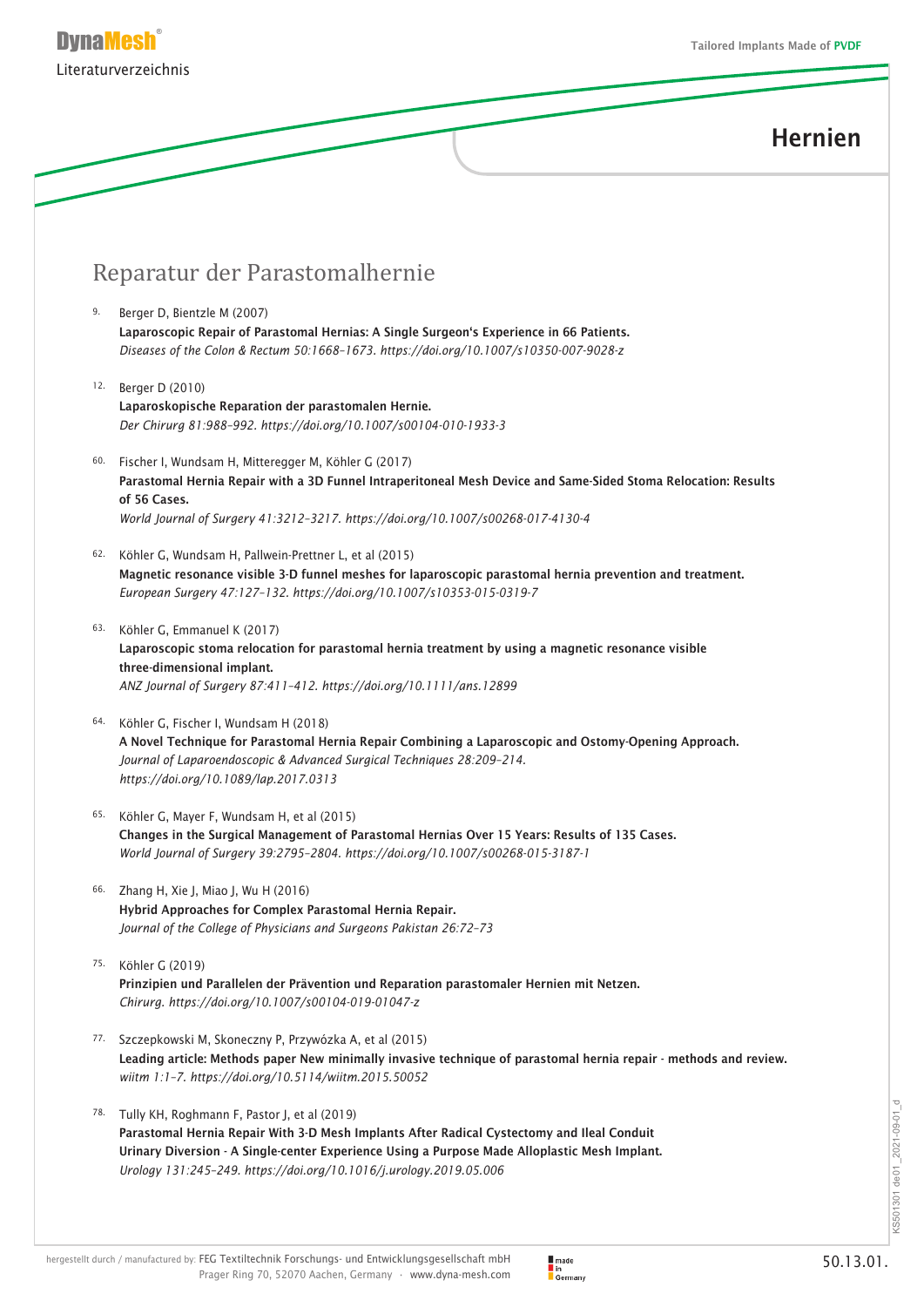

# Reparatur der Parastomalhernie

- 92. Bustos-Jiménez M, Martín-Cartes JA (2020) Surgical Treatment of Parostomal Hernias by Using A 3D Mesh. *05:6*
- 96. Cartes JAM, Bustos-Jiménez M, Tamayo-López MJ (2018) Parostomal Hernia: A More and More Frequent Surgical Challenge. *General Surgery 3:5*

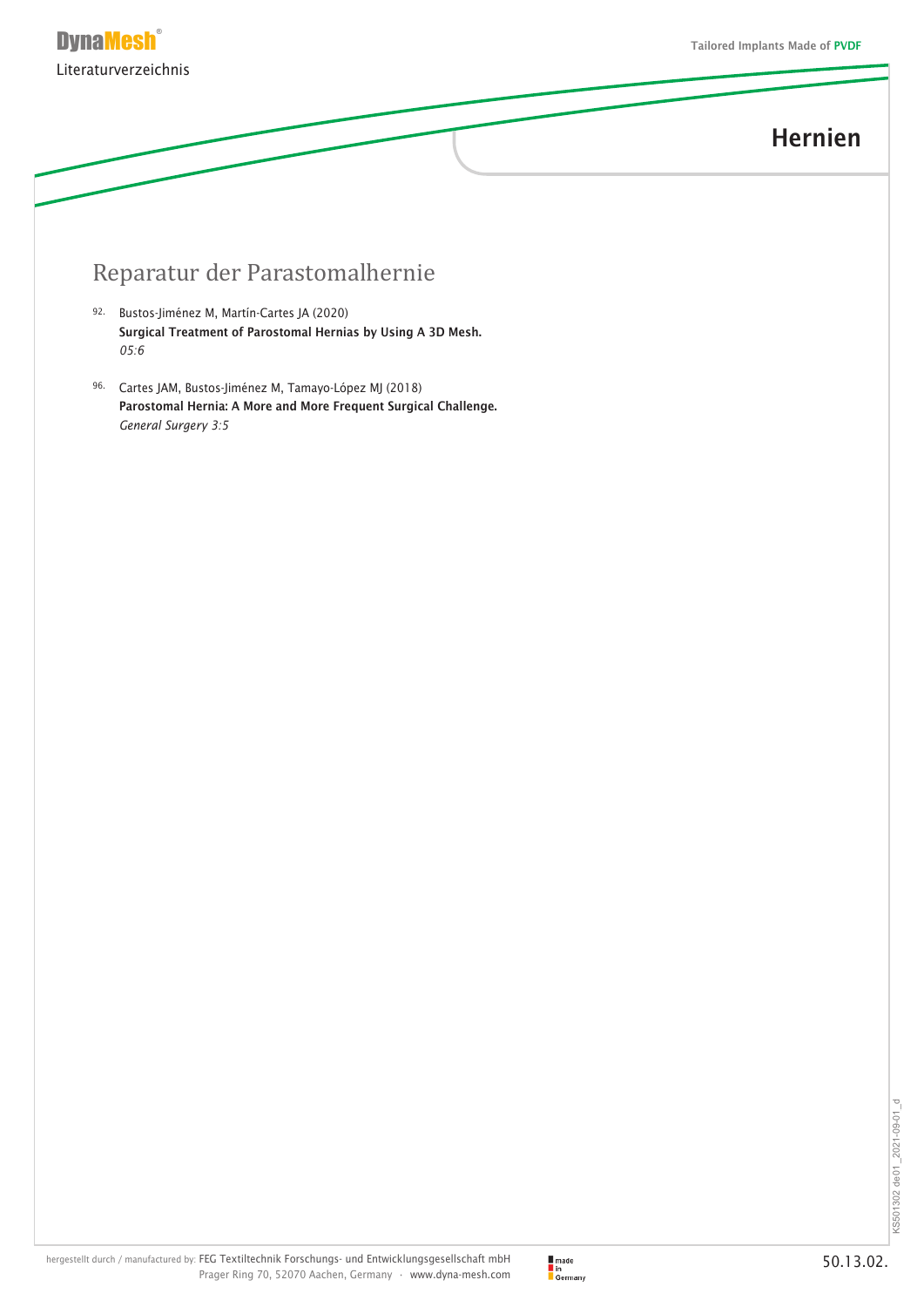# Prävention der Parastomalhernie

- 15. Berger D (2007) Prevention of parastomal hernias by prophylactic use of a specially designed intraperitoneal onlay mesh (Dynamesh IPST®). *Hernia 12:243–246. https://doi.org/10.1007/s10029-007-0318-0*
- 59. Conde-Muíño R, Díez J-L, Martínez A, et al (2017) Preventing parastomal hernias with systematic intraperitoneal specifically designed mesh. *BMC Surgery 17:. https://doi.org/10.1186/s12893-017-0237-7*
- 61. Köhler G, Hofmann A, Lechner M, et al (2016) Prevention of parastomal hernias with 3D funnel meshes in intraperitoneal onlay position by placement during initial stoma formation. *Hernia 20:151–159. https://doi.org/10.1007/s10029-015-1380-7*
- 62. Köhler G, Wundsam H, Pallwein-Prettner L, et al (2015) Magnetic resonance visible 3-D funnel meshes for laparoscopic parastomal hernia prevention and treatment. *European Surgery 47:127–132. https://doi.org/10.1007/s10353-015-0319-7*
- 75. Köhler G (2019) Prinzipien und Parallelen der Prävention und Reparation parastomaler Hernien mit Netzen. *Chirurg. https://doi.org/10.1007/s00104-019-01047-z*
- 80. López-Borao J, Madrazo-González Z, Kreisler E, Biondo S (2019) Prevention of parastomal hernia after abdominoperineal excision with a prophylactic three-dimensional funnel mesh. *Colorectal Dis 21:1326–1334. https://doi.org/10.1111/codi.14738*
- 88. Mäkäräinen-Uhlbäck EJ, Klintrup KHB, Vierimaa MT, et al (2020) Prospective, Randomized Study on the Use of Prosthetic Mesh to Prevent a Parastomal Hernia in a Permanent Colostomy: Results of a Long-term Follow-up. *Diseases of the Colon & Rectum 63:678–684. https://doi.org/10.1097/DCR.0000000000001599*
- 95. Ammann Y, Widmann B, Sparn M, et al (2021) Prophylactic Funnel Mesh to Prevent Parastomal Hernia in Permanent End Colostomy: A Retrospective Cohort Study. *Colorectal Dis. https://doi.org/10.1111/codi.15817*